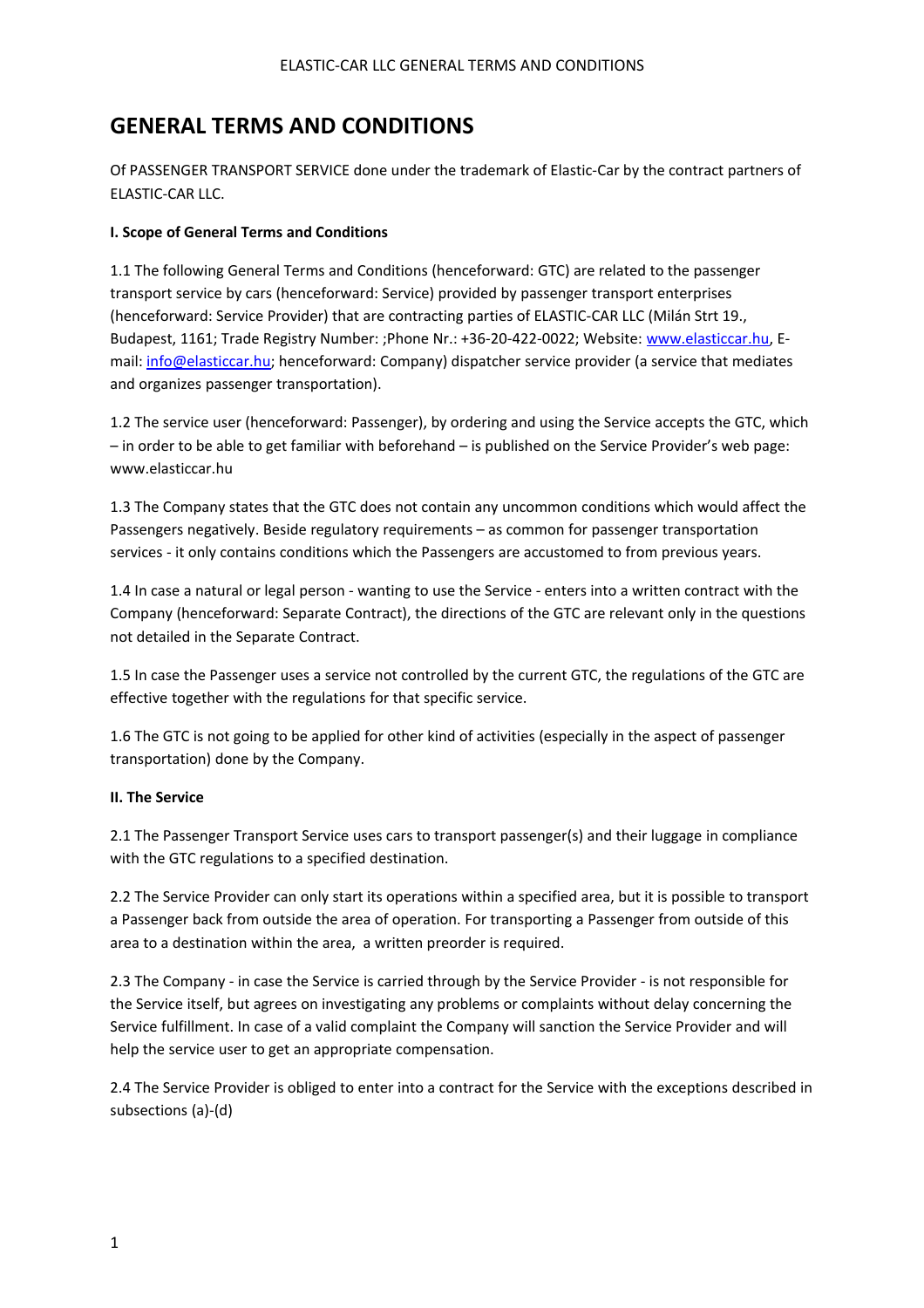(a) The Service Provider - or the driver, representing the provider - can refuse the transportation of the Passenger if the service is ordered to a place which is 30 km far from the administrative boundary of the company's establishment's home town.

(b) The Service Provider - or the driver, representing the provider - can refuse the transportation of the Passenger IF

(i) the Passenger is intoxicated, delirious or acts scandalous

 (ii) the Passenger endangers the traffic safety, compromises his/her own or the fellow traveller's well being or physical integrity, or endangers/damages the car's interior

(iii) the Passenger could contaminate the vehicle by his/her clothes, luggage or by any other way

(c) The Service Provider - or the driver, representing the provider - can refuse the transportation service if there is no attendant for a Passenger (i) who is incapacitated, (ii) unable to travel without escort, (iii) or is a less than 6 years old minor.

(d) The Service Provider can refuse the service if – as per the legislation – the GTC specifically allows it.

## **III. Using the Service**

# 3.1 The Passenger

Can ask for the Service from the Company via Phone, E-Mail or On-line, then order it in a written from by paying the deposit (henceforward: Order); or it can also start from a specified date – at least 48 hours - (henceforward: Preorder).

3.2 The Contract for the Service is made when

(a) the Preorder is accepted

(b) the Passenger boards the car with the purpose of travelling - considering that the driver does not refuse the Service based on point 2.4 above, or

(c) the Passenger makes a deal with the driver.

3.3 As per point 3.1 above, the Company - if the address of departure is within Budapest – usually guarantees a departure time that is 10 minutes earlier than the planned time, which can be more in extraordinary cases (e.g. strike, traffic obstacles or extreme weather).

In case of a force majeure (e.g. mass transportation strike, natural disaster or other emergency due to human activity) the Company or the Service Provider will not be able to fulfill the contract completely and takes no responsibility for these cases.

## **IV. Service fulfillment**

## 4.1 Contacting the Passenger

Upon arriving at the address that was specified in the order, the Service Provider - based on the available information - will take every reasonable action to contact the Passenger (door bell, intercom, janitor, reception, phone). In case the Driver could not contact the Passenger, the Driver has the rights to complain.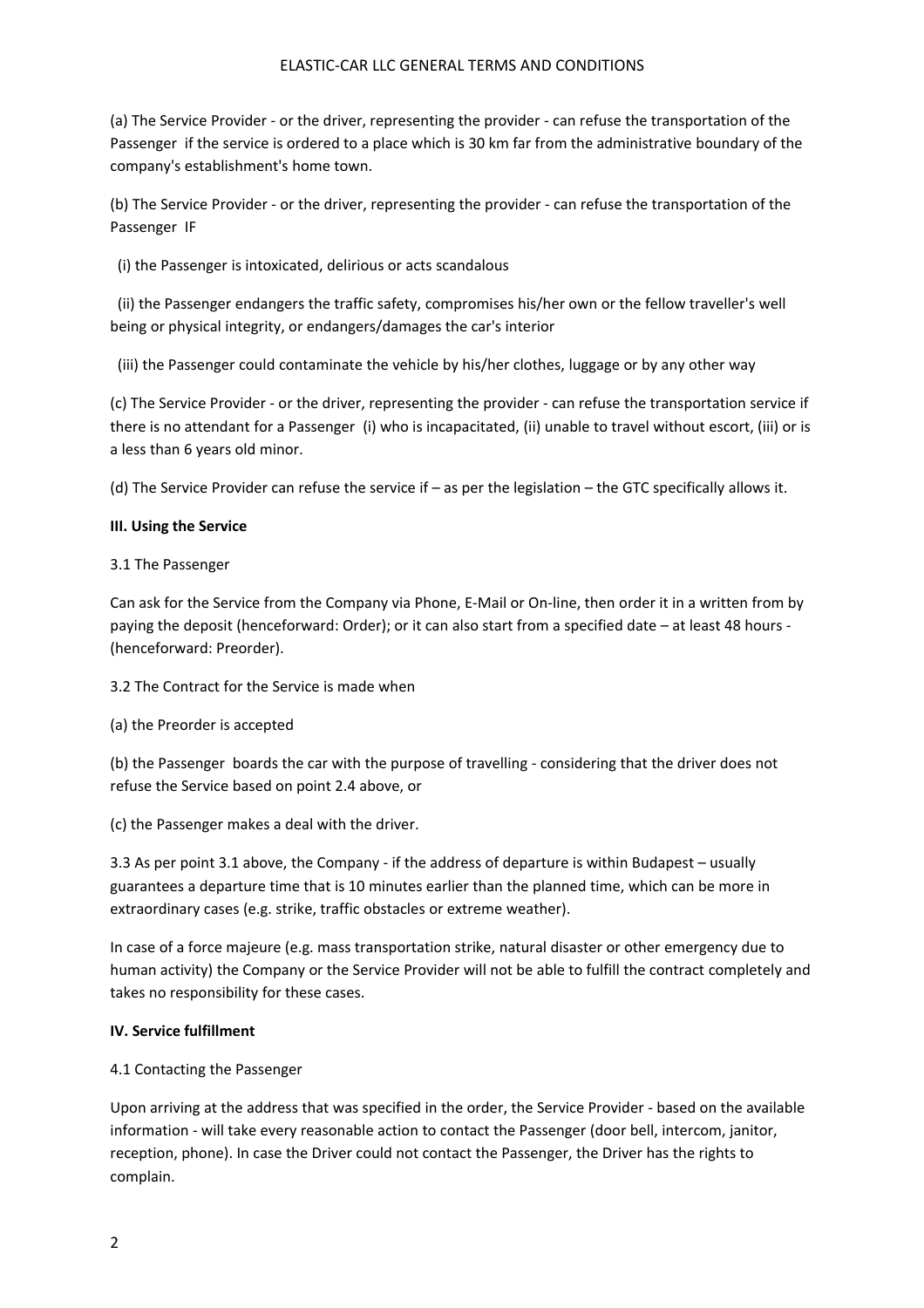4.2 The rights of the Passenger; the obligations of the Driver towards the Passenger

4.2.1 The Passenger has the rights to

(a) travel in a car which is clean, safe, is in good condition and has all the necessary papers/permissions;

(b) travel with a Driver who is polite and keeps all the traffic rules;

(c) have a calm, peaceful travel, free of radio chatter, music from the radio, honking, mobile phone usage of the Driver;

(d) travel in a non-smoking environment;

(e) travel alone, without having to share the car with another passenger, unless it is a specific request;

(f) travel with a Driver who possesses the proper qualifications for Passenger Transport Services;

(g) ask for air conditioning or for heating during the travel;

(h) pay with a credit/debit card without having to pay an extra fee;

(i) use a working safety belt – which is recommended for all Passengers;

(j) transport a guide dog.

4.2.2 The Driver of the car is - under all circumstances - obliged to have a polite, helpful manner towards the Passenger.

4.2.3 The Driver of the car is obliged to help the Passenger with getting in and out. In case the circumstances allow it, the Driver should wait for the Passenger next to the car, in order to help the Passenger with getting in and to place the luggage into the trunk if necessary. In case of Passengers with reduced mobility or movement limitations (e.g. the Passenger uses a crutch, has a wheelchair, is blind or old) the Driver is - under all circumstances - obliged to help with getting in and out, and to provide assistance for a comfortable travel (e.g. adjusting the seat).

4.2.4 The Driver of the car is obliged to consult with the Passenger about the destination before the beginning of the travel. During this consultation the Driver is obliged to draw the Passenger's attention to any known traffic hold-ups. In case the Passenger entrusts the Driver with route planning, the Driver is obliged to choose the shortest one; the Driver can only deviate from it if the Passenger gives his/her consent. The Driver can only depart after the consultation about the route is concluded. In case the Driver - due to language limitations, or for other reasons - is unable to coordinate with the Passenger about the route, the Driver is obliged to choose the shortest one. The Driver however is not obliged to travel on a route which can endanger the safety of the car.

4.2.5 The Driver of the car can not initiate intimate conversations with the Passenger, and the Driver can not force conversations either. In case the Passenger starts the conversation with the Driver, the Driver is obliged to communicate politely, in a way that suits the mood of the Passenger.

The Driver of the car can not start a conversation regarding politics, constitutional or personal rights (e.g. racial, religious, minority topics), and the Driver can choose not to respond to these kind of questions. In case of a conversation the Driver can not ask questions related to the personal matters of the Passenger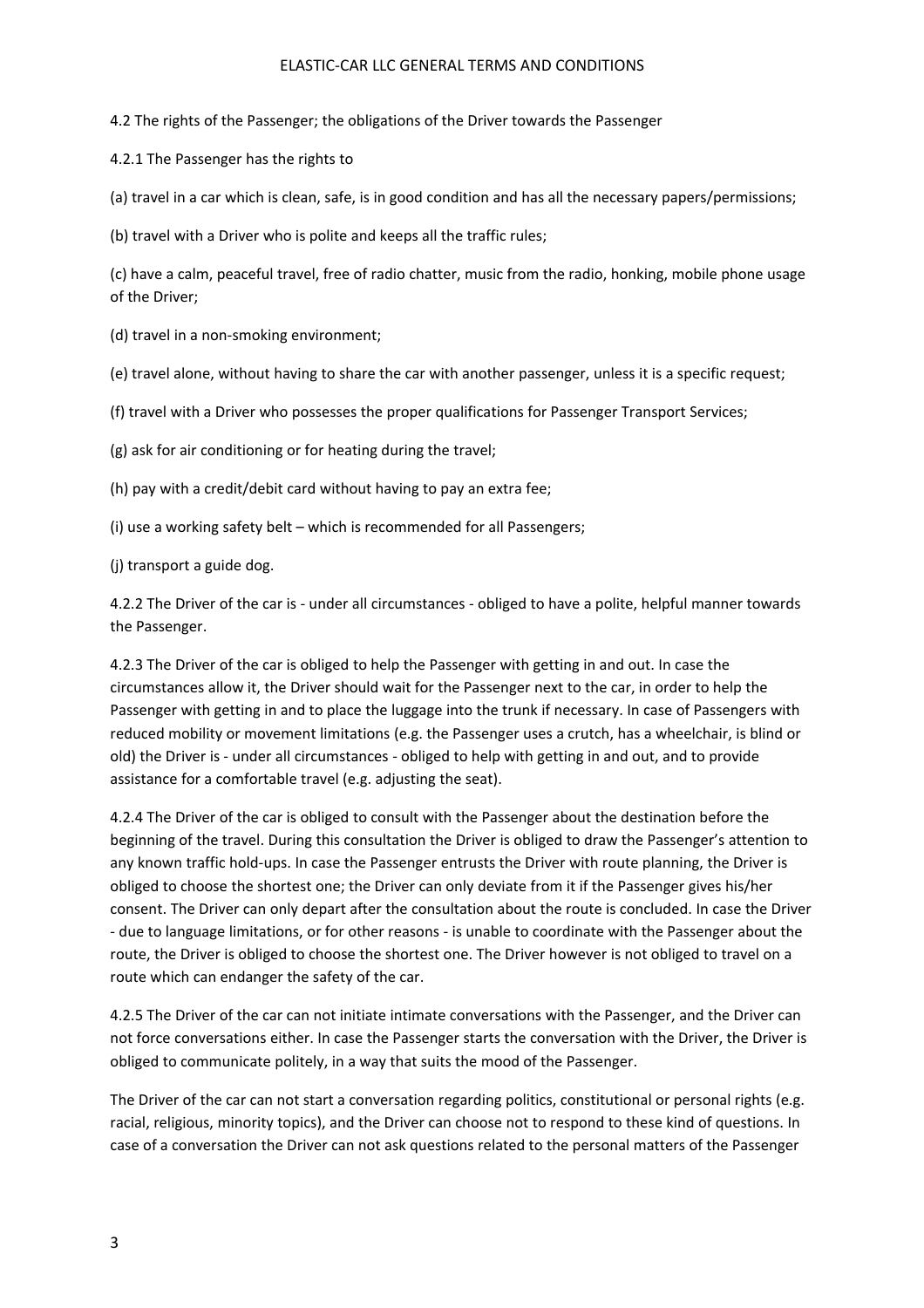(including income and financial status), nor can the Driver tell any information concerning the Passenger's privacy. The Driver is obliged to keep the rules of discretion.

The Driver of the car is not obliged to respond to questions related to his/her private matters – answering in case of these topics is the Driver's own decision. The Driver can not bother the Passenger with private matters, financial or other problems of his/her own. The Driver can not make any comments on the Passenger that have sexual connotations; the Driver can not offer sexual intercourse; the Driver can only make positive remarks, within the boundaries of courtesy.

4.2.6 The Driver of the car is obliged to keep any business or private secrets, regardless of the way the Driver hears it; directly (the Passengers tells it) or indirectly (the Passenger talks about it on the phone, or the Passengers talk about it among themselves).

4.2.7 The Driver of the car can only listen to the radio / tape-recorder / CD-player if the Passenger gives his/her consent. However watching / listening to television is not allowed in any circumstances for the Driver. The Driver has to turn off the radio / tape-recorded / CD-player if the Passengers asks it. In case of listening to the radio the Driver is obliged to change to a station that the Passenger requests.

4.2.8 The Driver of the car is obliged to adjust the temperature of the car to an optimal level; rolling down or up the window, adjusting the heating or the air conditioner is only allowed if the Passenger requests it, or gives his/her consent.

4.2.9 The Driver of the car can only use a mobile phone in case of important situations. Accepting a call in the presence of the Passenger is allowed, but the duration of the call must be as short as possible.

4.2.10 Smoking is not permitted in the car as per regulation.

## **4.3 Transporting luggage and live animals**

4.3.1 The Passenger is allowed to bring luggage of a size that fits into the trunk or to an empty seat. The Service Provider does not take responsibility for any luggage or valuables that the Passenger carries with him/herself in the car.

4.3.2 The Passenger can not transport the luggage if

(a) it does not fit into the specified place due to its size or weight

(b) it can damage the health, physical integrity, clothing or hand baggage of the Driver or the Passenger(s)

(c) it can contaminate or damage the vehicle.

The Service Provider or the Driver can refuse the transportation of any luggage which would contaminate the vehicle, other Passengers' clothing and luggage, or would endanger travel safety.

4.3.3 For transporting live animals refer to point 4.3.2 above. However it is considered as a special request – see point 4.4 below.

4.3.4 In case the Driver of the car finds any valuables, it will be reported to the Company immediately. The Driver is obliged to retain the found valuables. In case the Passenger's identity or his/her contact information is known, the Company will immediately notify him/her about the valuables left in the car, and provide information where to retrieve them.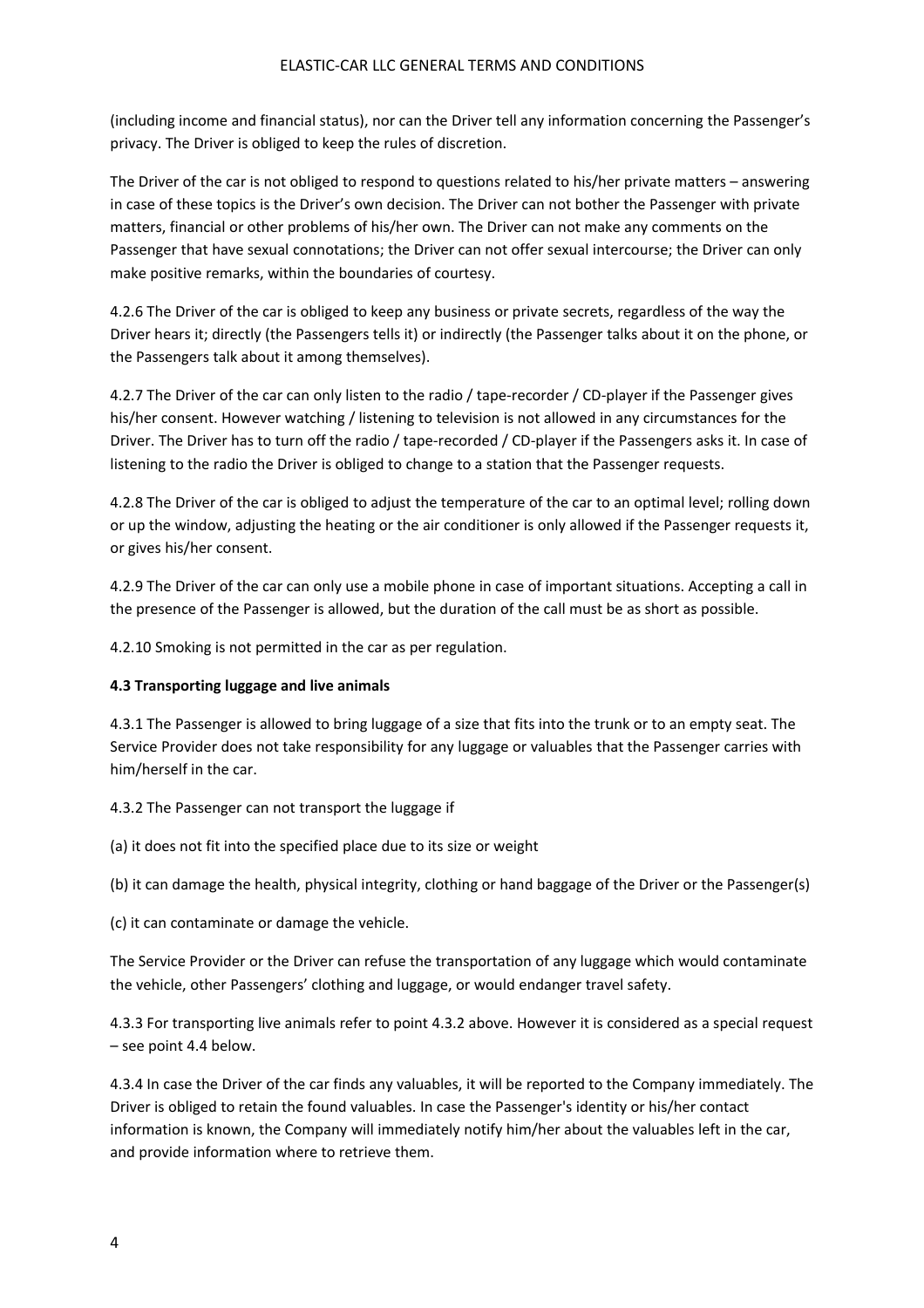#### 4.4 Special requests

4.4.1 The Service Providers operating for the Company have to comply with every condition described in the legislation. However, taking the different capabilities of cars and Service Providers that are part of the service into account - based on the current GTC - the special requests of the Passengers regarding the passenger car transportation service can not be guaranteed unconditionally.

The followings are considered as special requests for example:

- transporting live animals,

- transporting wheelchairs,

- baby seat,

- transporting oversized luggage (e.g. ski equipment, bicycle).

4.4.2 For some of the special requests related to passenger transport services an extra charge has to be paid. Therefore it is recommended to place the order with special request at our Company so that a suitable Service Provider can be chosen, who can and is willing to carry out the order.

4.4.3 Requests that do not fall into the category of passenger transportation services (escorting, carrying hand-baggage, table signing at airports, administration tasks, procurement etc.) are not controlled by the GTC but with separate legislative agreements made with the Service Provider or the Company.

4.5 Damage done to the car by the Passengers (contamination, vandalism)

4.5.1 In case of damaging the car, permanently contaminating the passenger area or other type of vandalism, the Service Provider can charge the Passenger with the repair costs of the damage and with any other claim-related expenses.

4.5.2 In case the Service Provider and the Passenger can not agree on the damage, the Service Provider is obliged to notify the Company so that a representative of the Company can go to the scene and make a report of the claim that will be signed by the Passenger as well. In case the Passenger refuses to sign the claim, the representative is obliged to indicate this fact in the report, and call the police if necessary.

V. Service price calculation

5.1 The price of the GTC-based passenger transport service is the fare.

(a) basic fee: the price that the Passenger is charged with upon the start of service-using;

(b) standard price proportionate to distance: the price that the Passenger is charged with based on the travelled distance (unit of measure: HUF/km);

(c) standard price proportionate to time: the price that the Passenger is charged with based on the duration of service-using (unit of measure: HUF/minute).

The fare to be paid is calculated from prices (a) to (c) above – taking the changeover speed into consideration. The changeover speed is the speed where the car records an increase of price proportionate to distance in case the speed is higher than this limit, or proportionate to time if the speed is lower than the limit. The standard price proportionate to time will be applied in case the changeover speed is less than 15 km/hour.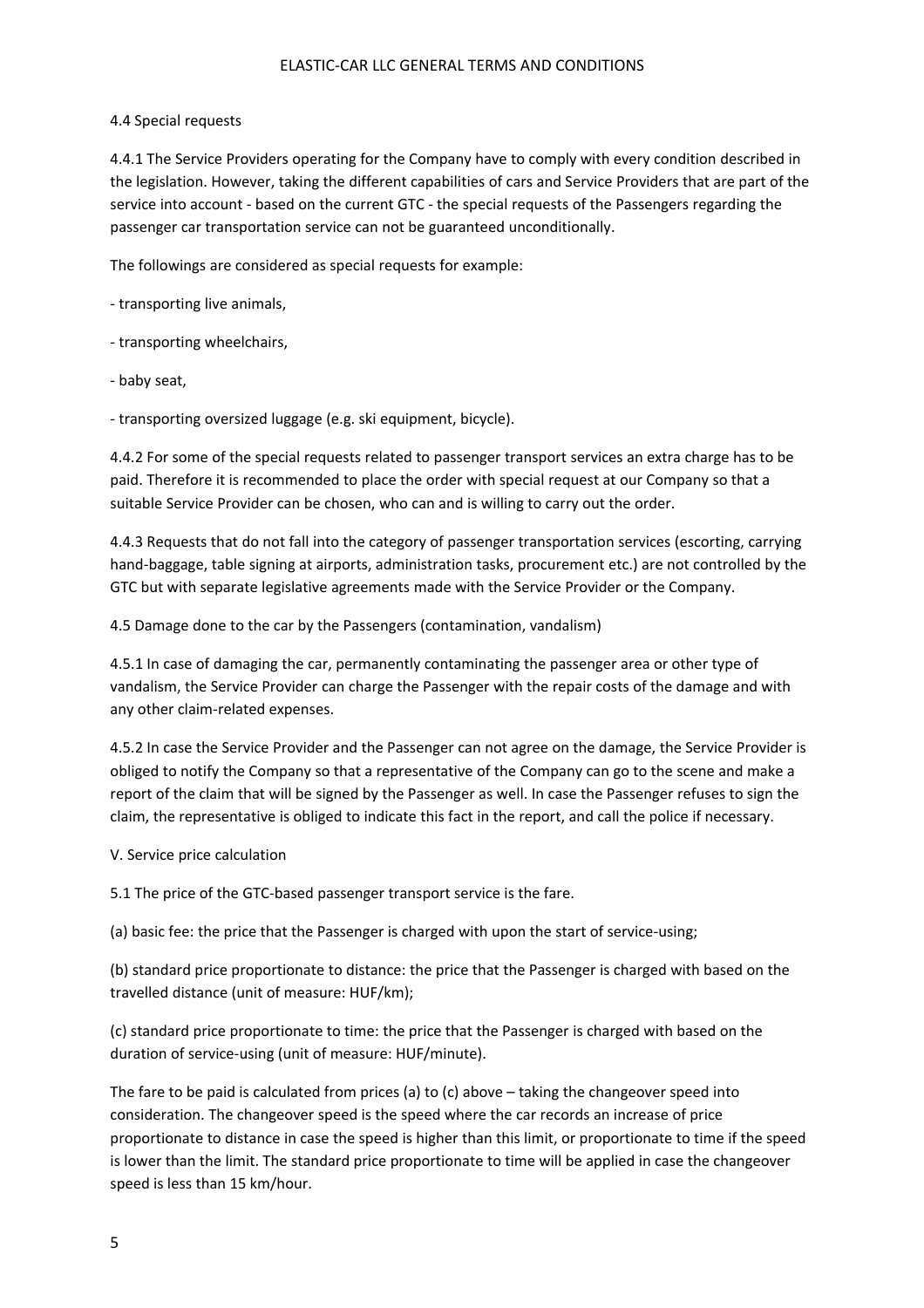#### 5.2 The prices include the value added tax

In case the passenger transport service began within the administrative boundaries of Budapest but the destination is outside of it, the Service Provider can charge the Passenger with the above fare for the travel back to the administrative boundaries of Budapest.

5.3 Calculating the fare to be paid

(a) in case of a preorder or an order the fare calculation begins at a time in which the Passenger and the Company agreed upon beforehand, if the car is in the prearranged place in the prearrenged time.

5.4 Since the service is completed by the Service Provider – who is in contract with the Company -, and it is done in the Service Provider's name and for it's own good, the billing is also done by the Service Provider, and the Service Provider is entitled to it as well. The Company does not receive money from the Passenger for mediation.

5.5 The fare has to be paid when the service is completed. The Passenger is obliged pay the fare in cash or with a credit/debit card (no extra charges), in Hungarian Forints, Euro or Dollar. Other paying methods are available if a separate contract is made or in case point 1.5 of the GTC is effective.

#### VI. Other directions

6.1 Fundamentally the following regulations apply to the legal relationship related to the GTC's directions:

(a) law for the Civil Code, 2013-V.,

(b) the 176/2015.(VII.7.) Government Decree regarding the paid passenger transportation on road by car,

(c) the 31/2013 (IV. 18.) Capital City Council Decree about passenger transportation service by car, the operating conditions of the mediator and organizer of the passenger transportation service, the process of establishing and using stations, and about the official prices for passenger transportation services.

6.2 The Passenger can address a complaint regarding the service in the following ways:

(a) ELASTIC-CAR Limited Liability Company

address: 1161.Budapest Milán street 19.

phone: Dispatcher center: every day 24/7:

+36 1 405-87-63; +36-30-422-0022

e-mail: [info@elasticcar.hu](mailto:info@elasticcar.hu)

Maintaining a high quality service is a top priority at the Company, therefore the Company operates an extensive quality assurance system. Moreover, based on the contracts made by the Service Providers, an Ethical Committee ensures that the GTC, the professional and the ethical rules are kept.

The Company welcomes any observations and recommendations that come through the above mentioned channels.

(b) BKK Ltd. Customer Services

1075 Budapest, Rumbach Sebestyén street 19-21.